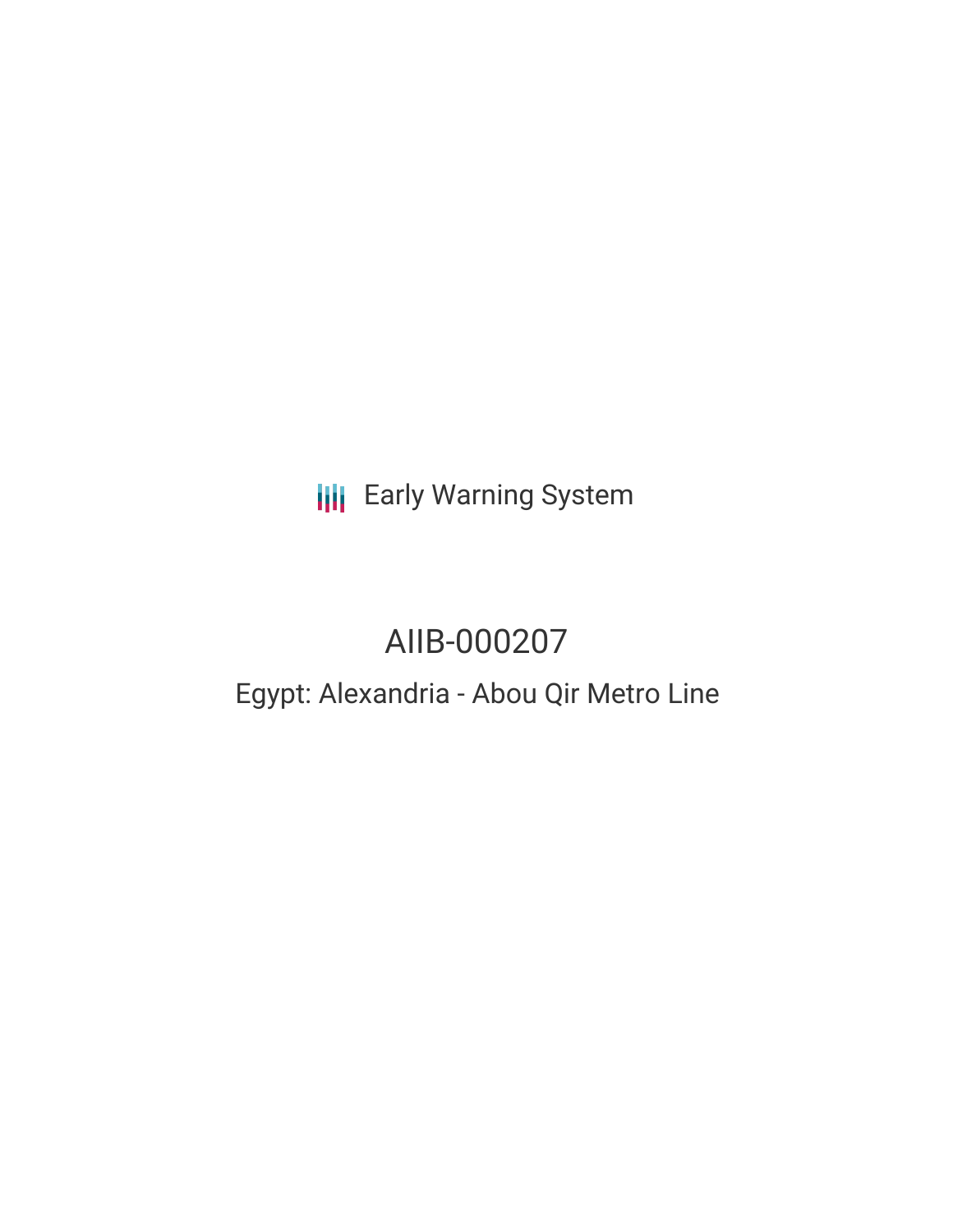### **Quick Facts**

| <b>Countries</b>               | Egypt                                       |
|--------------------------------|---------------------------------------------|
| <b>Specific Location</b>       | Alexandria City                             |
| <b>Financial Institutions</b>  | Asian Infrastructure Investment Bank (AIIB) |
| <b>Status</b>                  | Proposed                                    |
| <b>Bank Risk Rating</b>        | A                                           |
| <b>Borrower</b>                | Arab Republic of Egypt                      |
| <b>Sectors</b>                 | Transport                                   |
| <b>Investment Type(s)</b>      | Loan                                        |
| <b>Investment Amount (USD)</b> | \$291.34 million                            |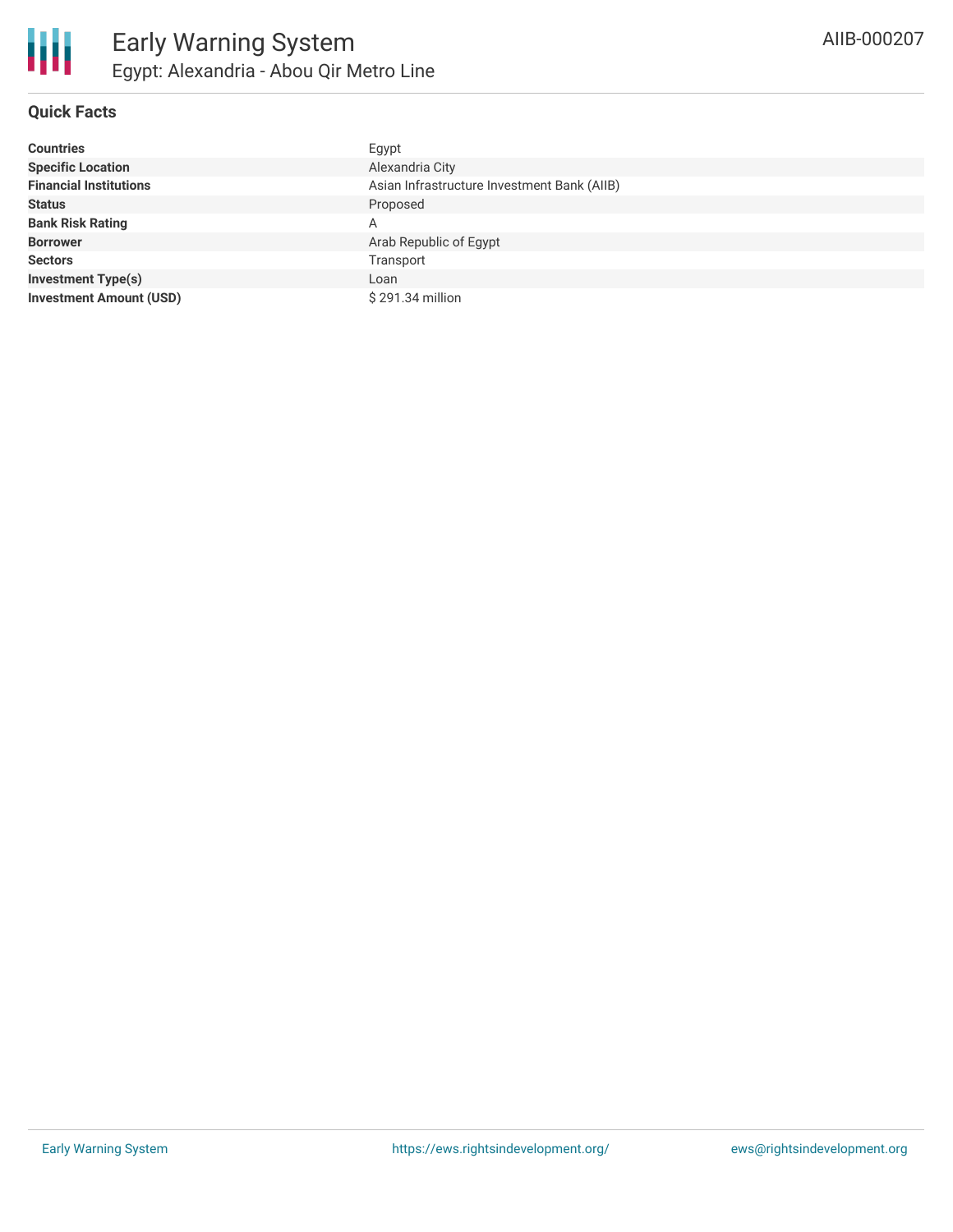

### **Project Description**

According to bank provided information, the project aims to increase access to efficient, safe, and low carbon public transport in the city of Alexandria by upgrading and electrifying the existing Alexandria-Abou Qir rail line.

The proposed project is to upgrade and electrify the existing Alexandria-Abou Qir rail line into efficient, safe, and low carbon metro rail system. AIIB will jointly co-finance with the European Bank for Reconstruction and Development (EBRD), European Investment Bank (EIB), and Agence Francaise de Developpement (AFD). Specifically, the project supports the following activities: (1) civil works for the upgrade and electrification of the metro line including a depot; (2) metro rail systems including signaling, telecommunication, centralized control system, and safety measures; (3) rolling stock to be operated on the metro system; and (4) project management and construction supervision. There will be 20 modern metro stations along the 22 km corridor, 13 stations and 13.5 km of which will be elevated.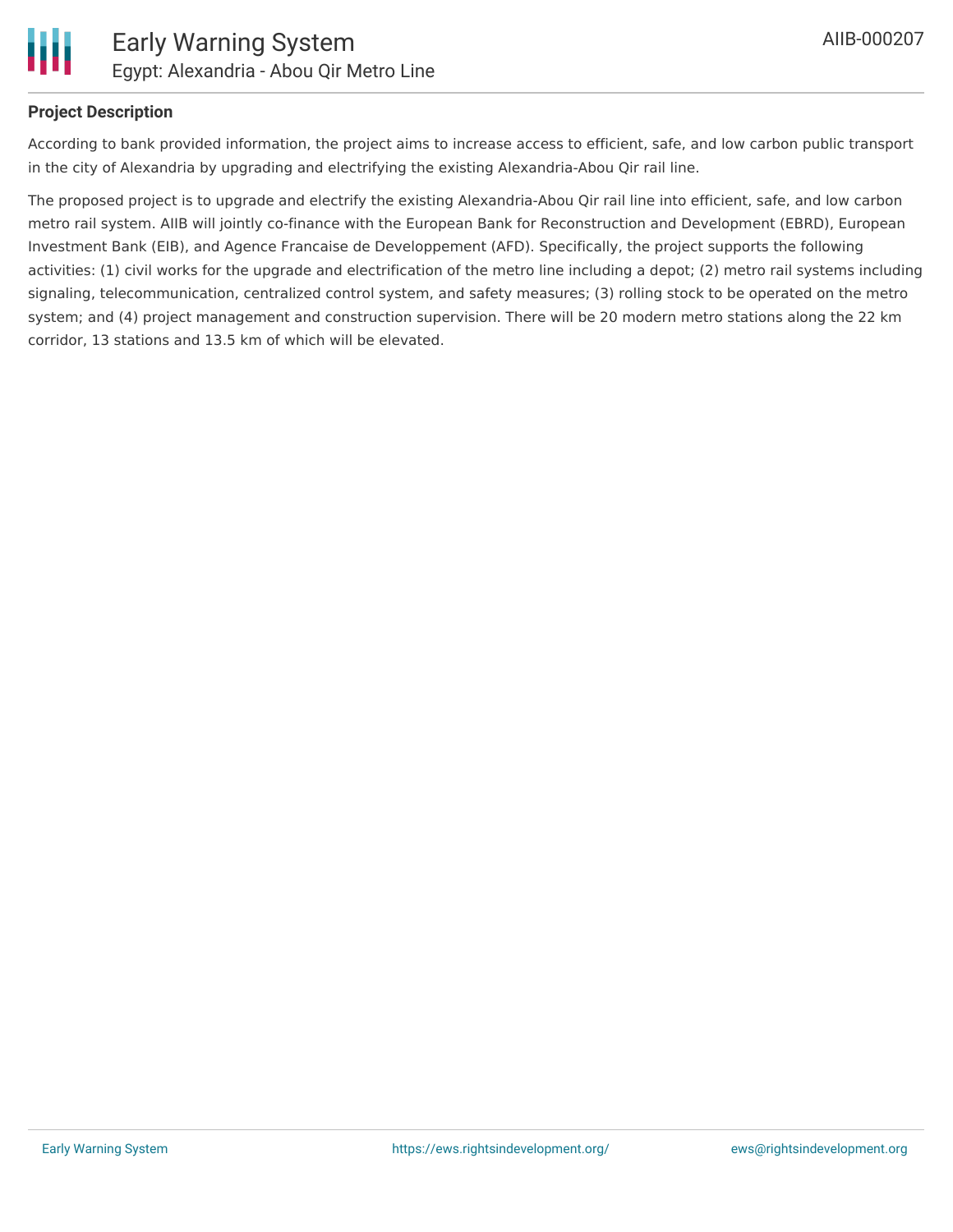### **Investment Description**

Asian Infrastructure Investment Bank (AIIB)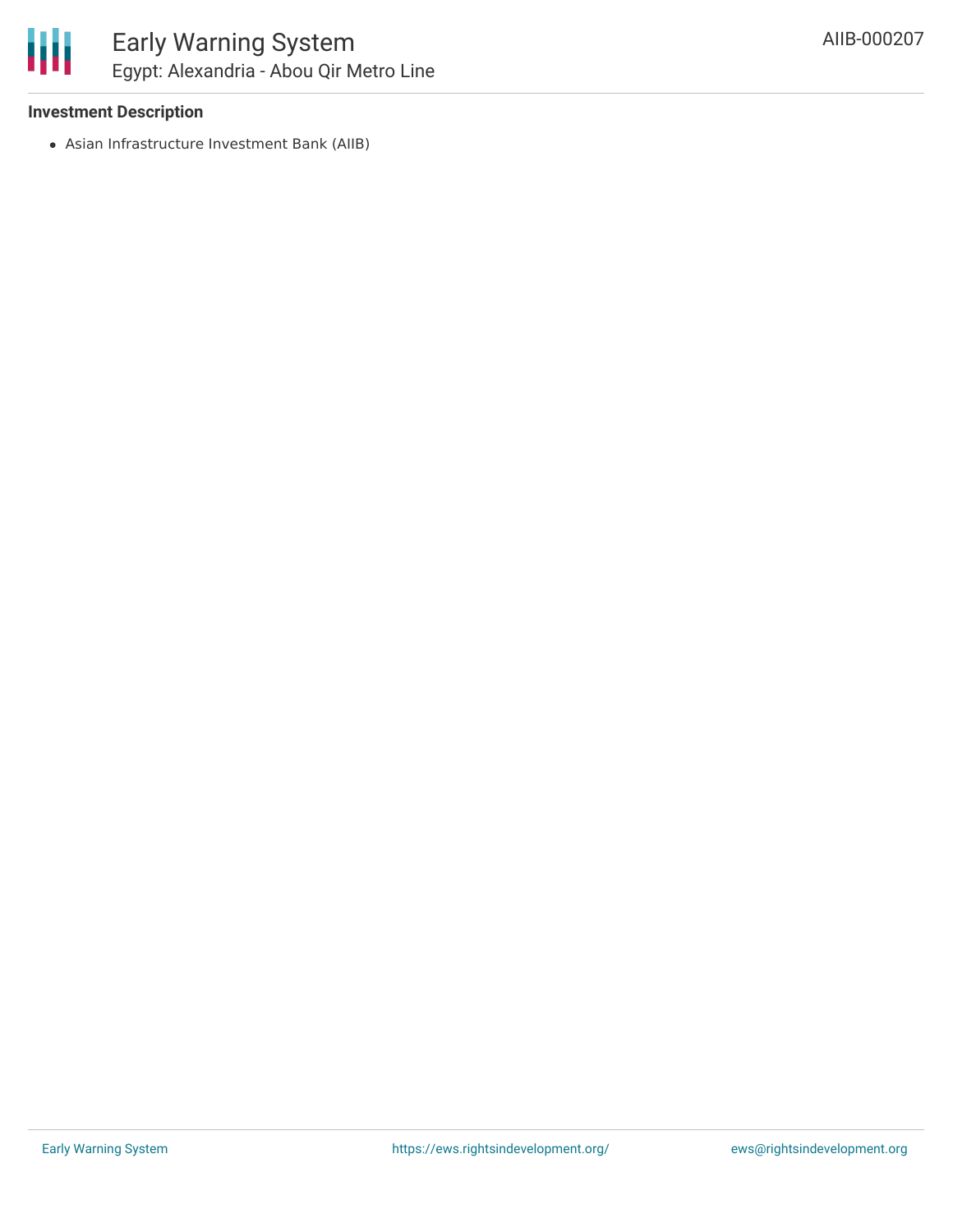

### **Contact Information**

PROJECT TEAM LEADER Asian Infrastructure Investment Bank Nat Pinnoi Infrastructure Sector Senior Economist [nat.pinnoi@aiib.org](mailto:nat.pinnoi@aiib.org)

European Bank for Reconstruction and Development Hana Khaled Principal Banker [KhaledH@ebrd.com](mailto:KhaledH@ebrd.com)

BORROWER Arab Republic of Egypt

IMPLEMENTING ENTITY National Authority of Tunnels Ibrahim Bekheit Project Manager [ibna\\_2004@hotmail.com](mailto:ibna_2004@hotmail.com)

#### **ACCESS TO INFORMATION**

You can submit an information request for project information at: [https://www.aiib.org/en/contact/information](https://www.aiib.org/en/contact/information-request/index.html)request/index.html

#### **ACCOUNTABILITY MECHANISM OF AIIB**

The AIIB has established the Accountability Mechanism for Project-Affected People (PPM). The PPM provides Òan opportunity for an independent and impartial review of submissions from Project-affected people who believe they have been or are likely to be adversely affected by AIIBÕs failure to implement the ESP in situations when their concerns cannot be addressed satisfactorily through Project level GRMs or AIIB Management processes.Ó Two or more project-affected people can file a complaint. Under the current AIIB policy, when the bank co-finances a project with another development bank, it may apply the other bank's standards. You can refer to the Project Summary Information document to find out which standards apply. You can learn more about the PPM and how to file a complaint at: [https://www.aiib.org/en/about-aiib/who-we-are/project-affected](https://www.aiib.org/en/about-aiib/who-we-are/project-affected-peoples-mechanism/how-we-assist-you/index.html)peoples-mechanism/how-we-assist-you/index.html

The complaint submission form can be accessed in Arabic, Bahasa Indonesia, Bengali, Chinese, English, Tagalog, Hindi, Nepali, Russian, Turkish, or Urdu. The submission form can be found at: [https://www.aiib.org/en/about-aiib/who-we-are/project](https://www.aiib.org/en/about-aiib/who-we-are/project-affected-peoples-mechanism/submission/index.html)affected-peoples-mechanism/submission/index.html